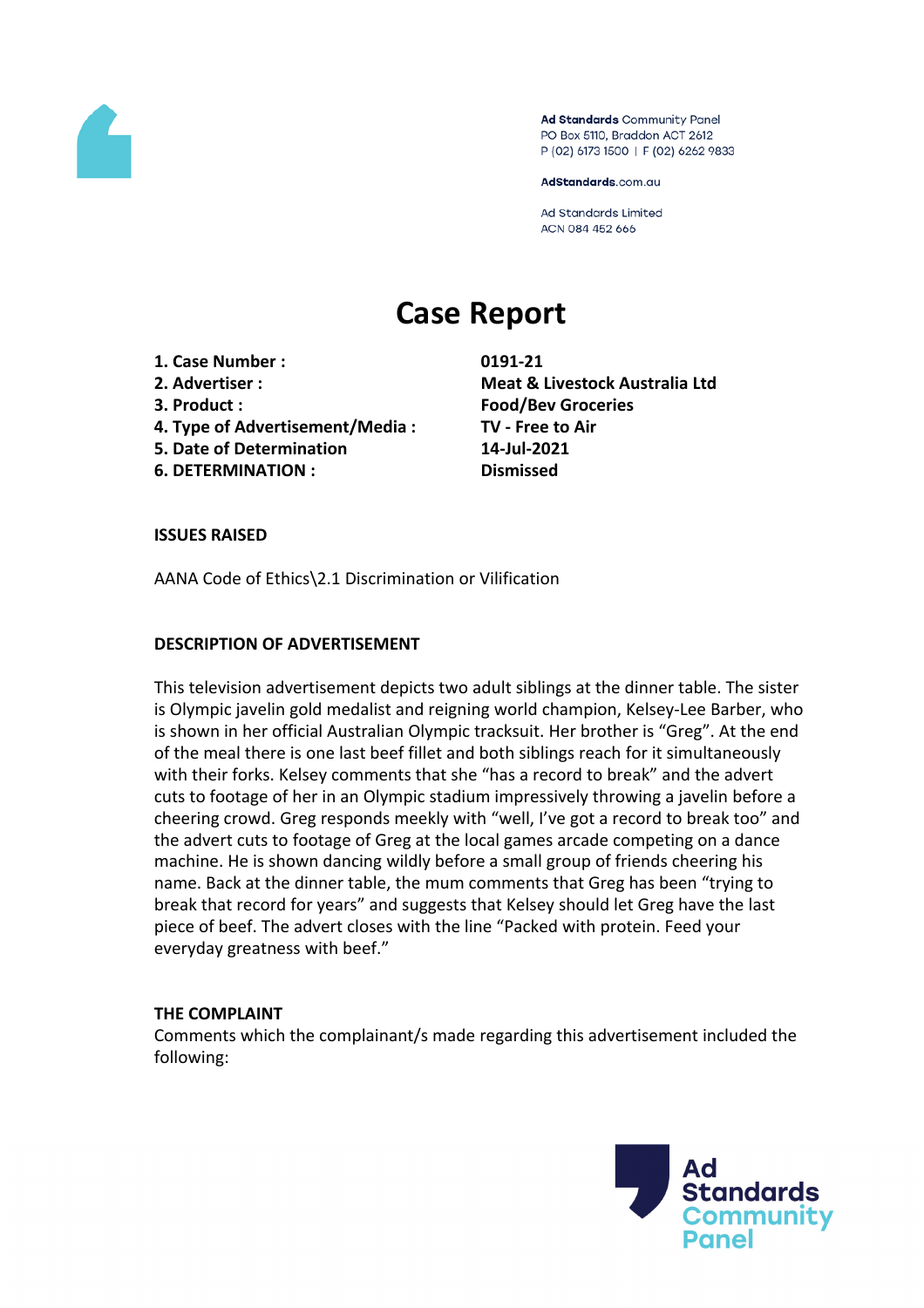

*It is sexist! A female Olympian being told that that is still not enough to matter beyond her brother's time zone skills. Advertising and glorifying a man's inability to be told no is sexist, misogynistic and out of date. It is inappropriate and problematic.*

*I found the ad sexist and belittling of girls role. It promoted myth of boys role as more important than girls.Irealize it was probably meant to be amusing, but it promoted sexist roles.*

*This is wrong on so many levels. In the current climate of not hearing women and their concerns, this is a classic example … her needs are disregarded The young male aiming for a pretty trivial goal is held up to be more important by the mother. This is a pretty classic 50s scenario, but we are in 2021 Irrespective of gender inequality and the continuation of male supremacy; why not promote sharing? Cut the piece in half? This advertisement makes me so angry, I could scream*

*I object to the depiction of the nuclear family being a family of four with one male and one female child. I also object to the reinforcement of the patriarchal stereotype that men are more deserving of extra food and that mothers in general will side with a male child over a female child. I think that this is old-fashioned and unimaginative and reinforces unhelpful stereotypes That are used to suggest that men are better or more deserving than women.*

# **THE ADVERTISER'S RESPONSE**

Comments which the advertiser made in response to the complainant/s regarding this advertisement include the following:

*We refer to your correspondence dated 29 June 2021 concerning complaints received in response to a television advertisement for Australian beef from Meat & Livestock Australia Limited (MLA).*

*We are grateful for the opportunity to respond to the complaints and, after detailed consideration, respectfully submit that each of the complaints should be dismissed.*

# *Description of the advertisement*

*The television advertisement which is the subject of the complaints is part of MLA's new winter beef campaign entitled "Australian Beef. Feed Your Greatness". The campaign is part of an official partnership with the Australian Olympic Team and has been approved by the Australian Olympic Committee (AOC).*

*The advert features two siblings enjoying a beef dinner with their parents at the dinner table. The sister is Olympic javelin gold medalist and reigning world champion, Kelsey Lee- Barber, who is shown in her official Australian Olympic tracksuit. Her brother is "Greg".*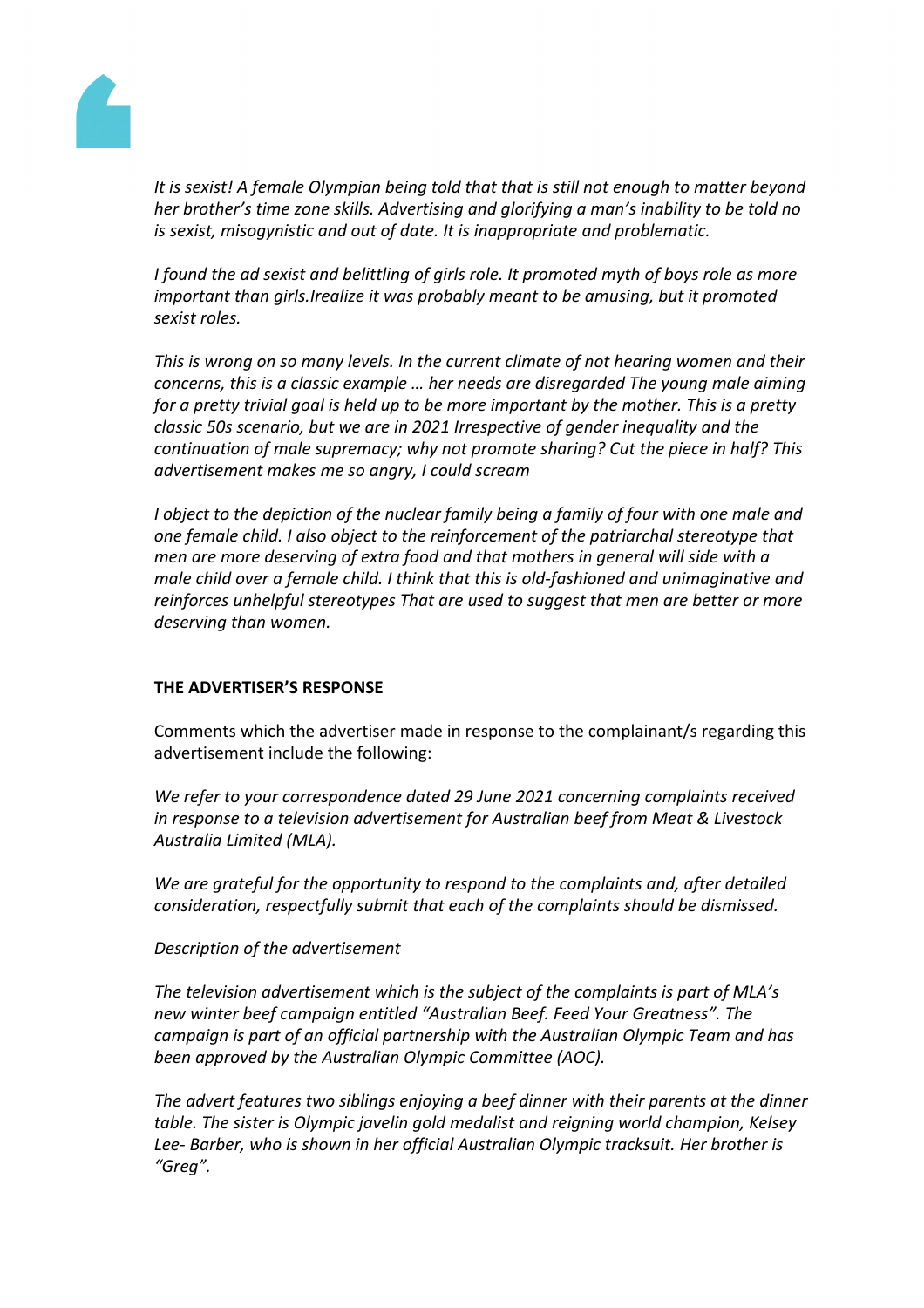

*At the end of the meal there is one last beef fillet and both siblings reach for it simultaneously with their forks. Kelsey comments that she "has a record to break" and the advert cuts to footage of her in an Olympic stadium impressively throwing a javelin before a cheering crowd. Greg responds meekly with "well, I've godA`a record to break too" and the advert cuts to footage of Greg at the local games arcade competing on a dance machine. He is shown dancing wildly before a small group of friends cheering his name.*

*Back at the dinner table, the mum comments that Greg has been "trying to break that record for years" and suggests that Kelsey should let Greg have the last piece of beef.*

*The advert closes with the line "Packed with protein. Feed your everyday greatness with beef."*

#### *COMMENTS*

*The context of the advert is that greatness means different things to different people – from the heights of Olympic athletic achievement to more day to day achievements which are nevertheless equally important to the person trying to achieve their personal best in their own way.*

*The message of the advert is that whatever your personal greatness, you can help feed it with the natural source of protein in beef. The advert conveys that beef has benefits for everyone, not just elite athletes – and it uses a humorous and obviously dramatized depiction of sibling rivalry to convey this message.*

*The advert is directed to a general audience and is not primarily directed to children. A detailed media schedule can be provided if required.*

#### *Detailed submissions*

*Please see below our detailed submissions in response to alleged breaches of the AANA Code of Ethics as identified by Ad Standards in its notice of complaint.*

*1. Code of Ethics Section 2.1 (Discrimination and vilification on basis of gender)*

*Some complainants have suggested that the advertisement is "sexist" and "misogynistic", or that it is somehow prejudicial to women. One complainant has suggested that the advert "makes a mockery of the elite sports person depicted in the ad".*

*Section 2.1 requires that "advertisements shall not portray or depict material in a way which discriminates against or vilifies a person or section of the community on account of race, ethnicity, nationality, gender, age, sexual preference, religion, disability, mental illness or political belief".*

*The AANA Practice Note on section 2.1 defines discrimination and vilification as:*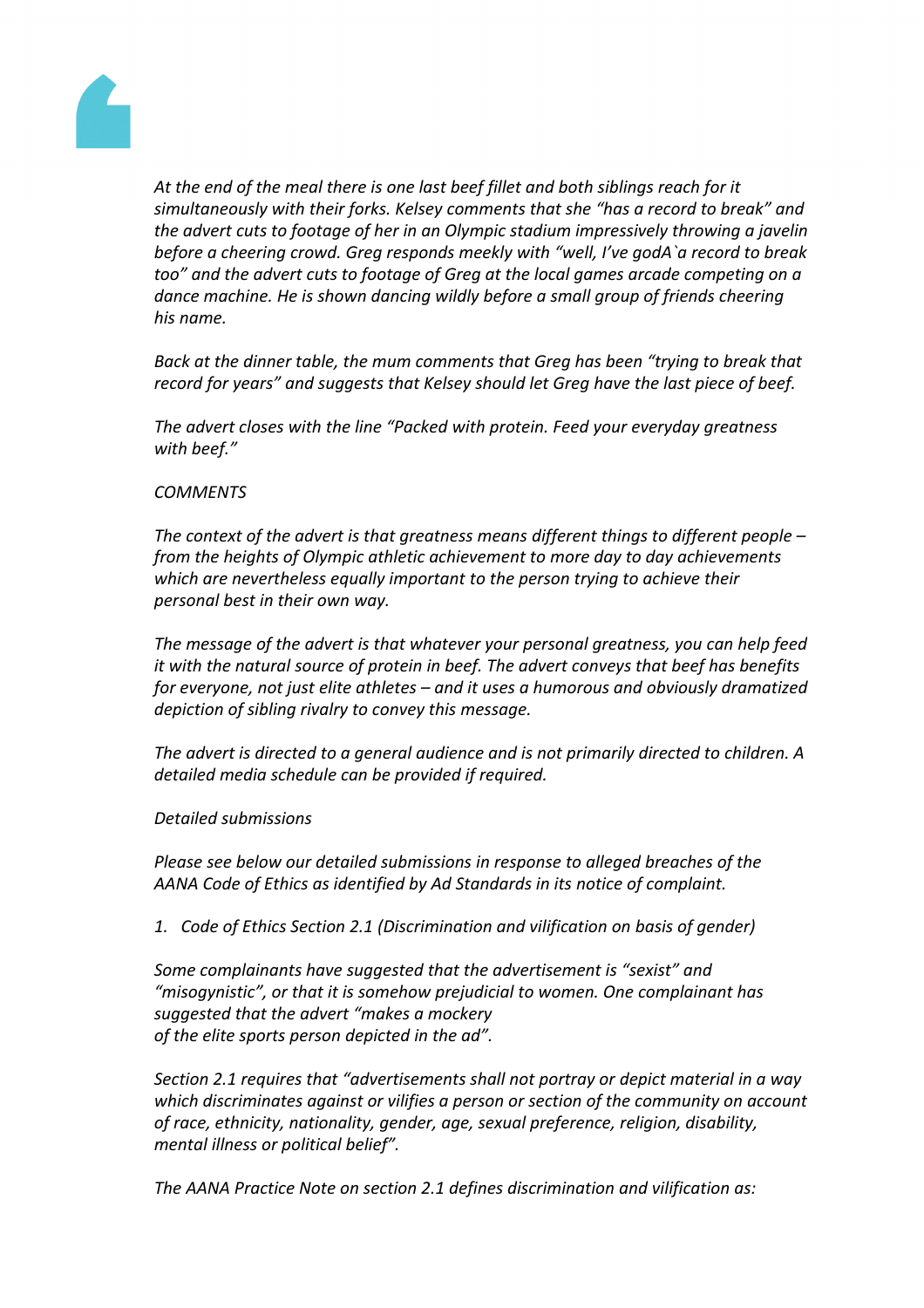

# *a) Discrimination: unfair or less favourable treatment*

*b) Vilification: humiliates, intimidates, incites hatred, contempt or ridicule. Gender is defined as "male, female or trans-gender characteristics". We make the following submissions in response to any allegation that the advert is discriminatory or vilifying in relation to gender.*

- *• The sister in the advert is a real life, well known Australian Olympic world champion. She is shown in her Australian Olympic tracksuit with her multitude of trophies in the background to signal her world class sporting prowess. She is portrayed as strong, fit, and talented. Her achievements are lauded. There is no humiliation, ridicule, contempt or disparagement of the sister or of her achievements.*
- *• The brother is portrayed by reference to his arcade dancing skills – a deliberately dramatic contrast to an Olympic athlete. The contrast of the Olympic challenges and the arcade dancing challenge is intended to be humorous.*
- *• The mother's suggestion that the sister should let the brother have the final piece of beef is done out of (unspoken) pity for the brother who has apparently always played "second fiddle" to his athletic sibling. The sister knows how beef can feed her greatness hence her desire to have the last piece, but is sympathetic to the needs of her brother. The reasonable viewer is likely to appreciate the light hearted nature and dramatized context and is not likely to take the advert as promoting any act of humiliation, ridicule, contempt, disparagement, prejudice, inequity, unfair treatment or bigotry towards females (or any other class of person).*
- *• The communication between the mother and daughter is consistent with an ordinary parent/child communication – the mother does not humiliate or ridicule her daughter or treat her unfairly or unfavourably on account of her gender.*
- *• Importantly, there is nothing in the advert that is directed at gender, nor is there any suggestion that the sister should give the last piece of beef to her brother because he is a "boy" and she is a "girl". The rationale of giving the last piece of beef is simply to assist the brother to achieve his goal – which he has long strived for.*
- *• The portrayal of the sister in the advert does not involve or imply any degrading, vilifying or discriminatory attributes or characteristics towards females. By contrast, the sister is portrayed as strong, fit and successful on the world stage- a role model to be looked up to.*
- *• The advert is readily distinguishable from previous determinations by Ad Standards for discriminatory or vilifying behaviour based on gender. In those cases, the advertisements have involved depictions such as:*
	- *o ridiculing and humiliating depictions such as a woman in a beauty pageant speaking in an obviously non-sensical/stupid manner about a new iPhone App which is then marketed as "foolproof" (refer Case Number 0274-19)*
	- *o sexualized or degrading portrayals of women (refer Case Number 0064/20);*
	- *o obviously stereotypical portrayals of women (e.g. an ad depicting a man with his feet up while family members create mess and a woman is shown as solely responsible for that mess).*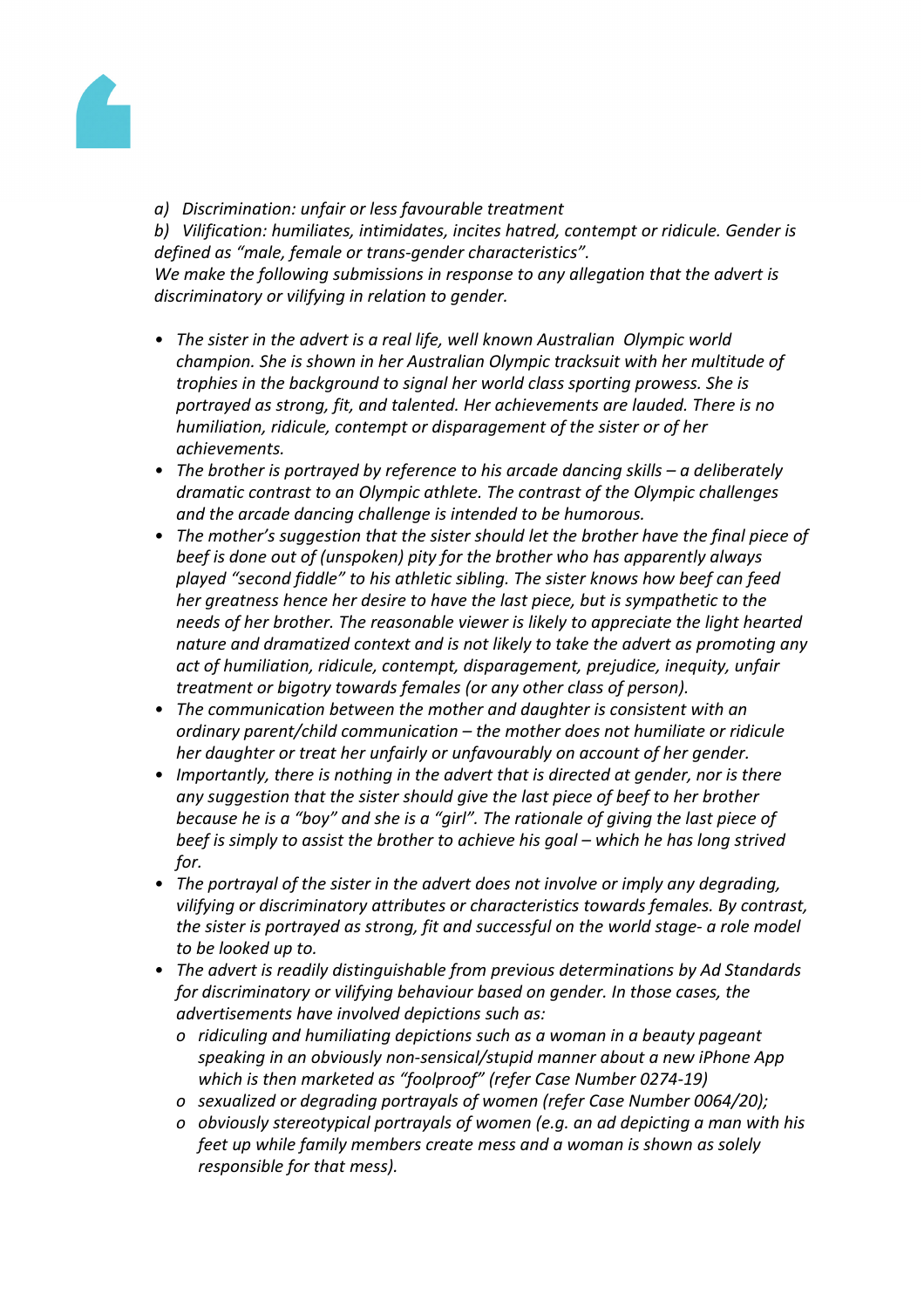

*• Ad Standards has previously dismissed complaints under section 2.1 where the material is clearly "light-hearted, humorous and draws upon sentimental and friendly rivalry" (refer, most notably, to determination 0189-20).*

*Considering the above, MLA strongly rejects the assertions that the advert is discriminatory or vilifying on account of gender in any way. The reasonable viewer is likely to appreciate that the advert plays on friendly sibling rivalry to convey the message that beef has benefits for everyone – not just elite athletes.*

*For these reasons, MLA does not consider that the advertisement breaches Section 2.1.*

# *2. Other issues*

*MLA's submissions above relate to those provisions of the AANA Code of Ethics that have been identified in the notice of complaint. MLA is not aware of any complaints regarding any other provision of the Code, but nevertheless makes the following high level comments:*

| <b>Relevant Code</b> | <b>Provision/section</b>                                | <b>Comments</b>                                                                                                                                                                                                                                                                                                                             |
|----------------------|---------------------------------------------------------|---------------------------------------------------------------------------------------------------------------------------------------------------------------------------------------------------------------------------------------------------------------------------------------------------------------------------------------------|
| Code of Ethics       | Section 2.2<br>(Exploitative or<br>degrading)           | There is nothing in the advert that<br>involves the use of sexual appeal in an<br>exploitative or degrading manner. The<br>advert does not take advantage of the<br>sexual appeal of any person or group of<br>people by depicting them as objects or<br>commodities, nor does it involve the<br>inappropriate depiction of any body parts. |
| Code of Ethics       | Section 2.3 (Violence)                                  | There is no depiction or<br>suggestion of violence in the<br>advert.                                                                                                                                                                                                                                                                        |
| Code of Ethics       | Section 2.4 (Sex, sexuality<br>and nudity)              | The advert does not depict any nudity or<br>sexually suggestive content.                                                                                                                                                                                                                                                                    |
| Code of Ethics       | Section 2.5 (Language)                                  | The advert does not use any<br>strong or obscene language.                                                                                                                                                                                                                                                                                  |
| Code of Ethics       | Section 2.6 (Health and<br>safety)                      | The advert does not depict any material<br>that is contrary to prevailing community<br>standards on health or safety.                                                                                                                                                                                                                       |
| Code of Ethics       | Section 2.7 (Clearly<br>distinguishable<br>advertising) | The advert is quite clearly<br>advertising for beef.                                                                                                                                                                                                                                                                                        |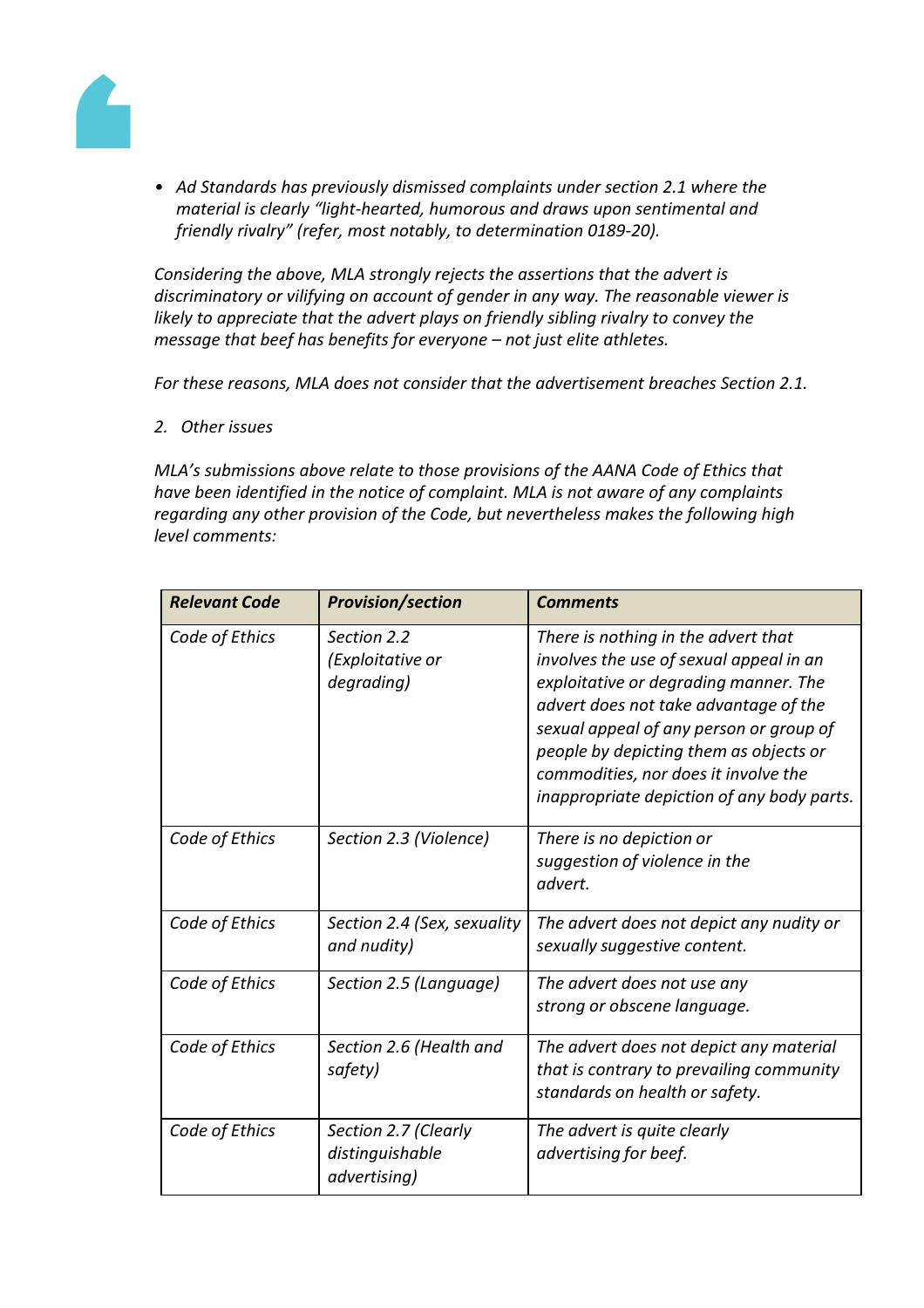

| Food & Beverage<br>Code | Section 2.2 (undermining<br>importance of healthy<br>lifestyle/encouraging<br>excessive consumption) | There is nothing in the advert<br>that is likely to undermine the<br>importance of a healthy lifestyle or to<br>encourage excessive consumption.                                                                                                                                                                                                           |
|-------------------------|------------------------------------------------------------------------------------------------------|------------------------------------------------------------------------------------------------------------------------------------------------------------------------------------------------------------------------------------------------------------------------------------------------------------------------------------------------------------|
| Food & Beverage<br>Code | Section 2.3 (Health and<br>nutrition claims)                                                         | The advert includes the claim<br>"packed with protein". A serving of lean<br>beef (150g raw weight, equivalent to<br>105g cooked weight) contains 34.3g of<br>protein which is well above the Food<br>Code's requirement of 10g protein per<br>serve to make a high in/good source of<br>protein claim. (Based on nutritional data<br>sourced from FSANZ). |
| Food & Beverage<br>Code | Section 2.4 ((Health or<br>nutritional comparisons)                                                  | The advert does not make any health or<br>nutritional related comparisons.                                                                                                                                                                                                                                                                                 |
| Food & Beverage<br>Code | Section 2.5 (Consumer<br>taste or preference tests)                                                  | The advert does not include references to<br>consumer taste or preference tests.                                                                                                                                                                                                                                                                           |
| Food & Beverage<br>Code | Section 2.6 (Claims<br>relating to<br>material characteristics of<br>food)                           | Other than the nutritional claim set out<br>above (ref 2.3) the advert does not make<br>any claims relating to the material<br>characteristics of beef or any other food.                                                                                                                                                                                  |
| Food & Beverage<br>Code | Section 2.7 (use of<br>personalities and clearly<br>distinguishable)                                 | The advert is clearly an advert for beef and<br>is unlikely to be confused with editorial or<br>program content.                                                                                                                                                                                                                                           |

# *3. Conclusion*

*On the bases set out in this response, we submit that the advertisement does not breach any provisions of the AANA Code of Ethics.*

*MLA takes compliance with the AANA advertising codes extremely seriously. While we appreciate that our adverts will not always appeal to everyone, we always exercise care to assess our adverts against the AANA codes throughout the production process.*

*We trust that these submissions adequately address the issues raised to date, however please do not hesitate to contact us if further information is required.*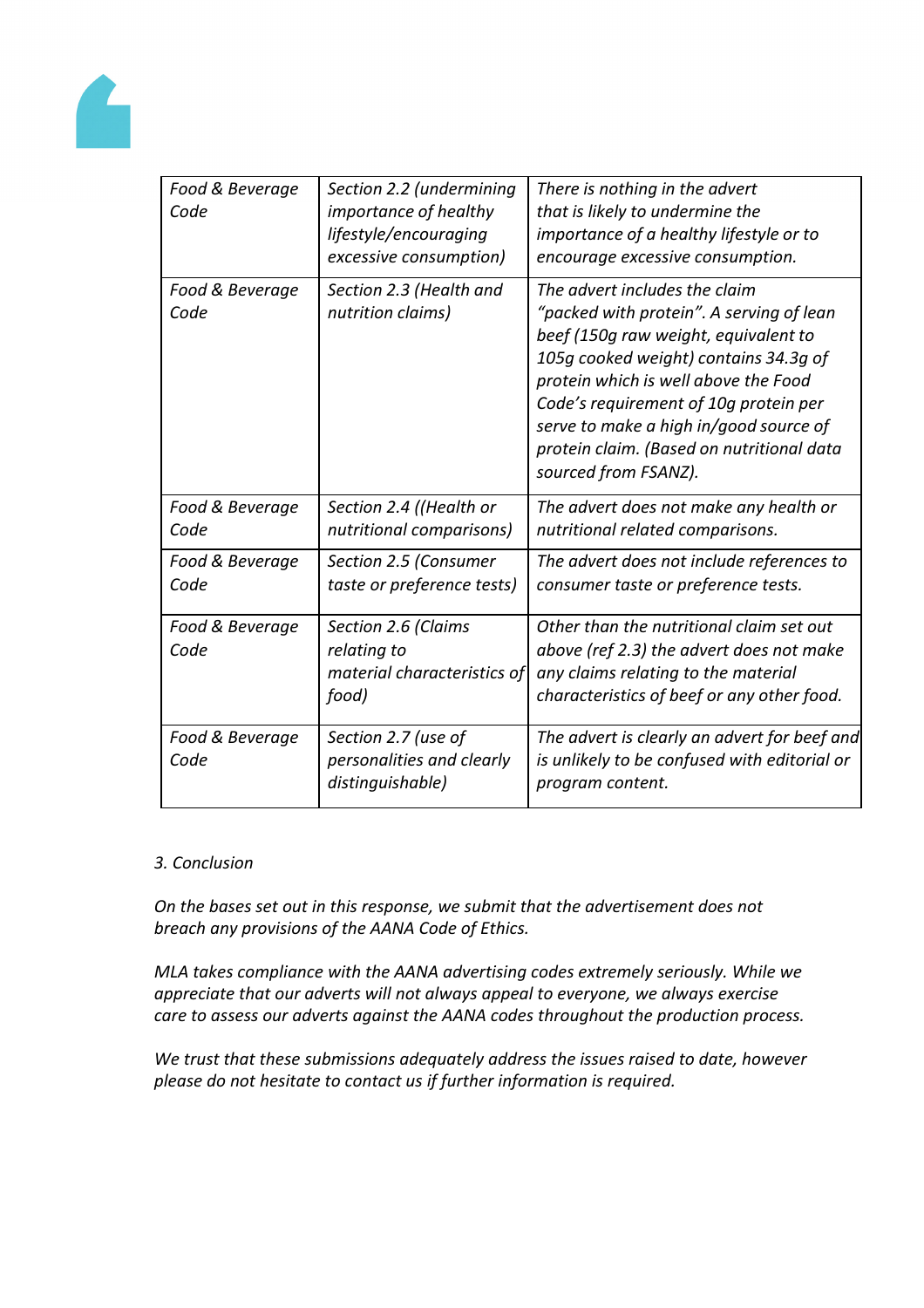

# **THE DETERMINATION**

The Ad Standards Community Panel (Panel) considered whether this advertisement breaches Section 2 of the AANA Code of Ethics (the Code).

The Panel noted the complainants' concerns that the advertisement is sexist by suggesting that the man is more worthy than the woman and is offensive in its depiction of a nuclear family.

The Panel viewed the advertisement and noted the advertiser's response.

The Panel noted a complainant's concern around the depiction of a family being father, mother, female child and male child however considered that such a concern was not within the provisions of the Code and is outside the purview of the Panel.

**Section 2.1: Advertising or Marketing Communication shall not portray people or depict material in a way which discriminates against or vilifies a person or section of the community on account of race, ethnicity, nationality, gender, age, sexual preference, religion, disability, mental illness or political belief.**

The Panel noted the AANA Practice Note which provides guidance on the meaning of: Discrimination - unfair or less favourable treatment Vilification - humiliates, intimidates, incites hatred, contempt or ridicule Gender – refer to the attributes, roles, behaviours, activities, opportunities or restrictions that society considers appropriate for girls or boys, women or men. Gender is distinct from 'sex', which refers to biological difference.

# Women

The Panel considered that the advertisement is highly satirical and noted that the intention of the advertisement is to highlight how ridiculous it is that the man considers his goal of record breaking an arcade dance game to be comparable to his sister's goal of breaking a world record.

The Panel considered that the relationship depicted is not related to gender but rather is indicative of sibling rivalry. The Panel considered that the sister is not encouraged to give her brother the last piece of beef because of his gender but rather because of his striving to reach his goal, one which may seem less significant than hers but is of great importance to him.

The Panel considered that the content of the advertisement did not show the woman to receive unfair or less favourable treatment because of her gender, and did not humiliate, intimidate or incite hatred, contempt or ridicule of the woman because of her gender.

# Men